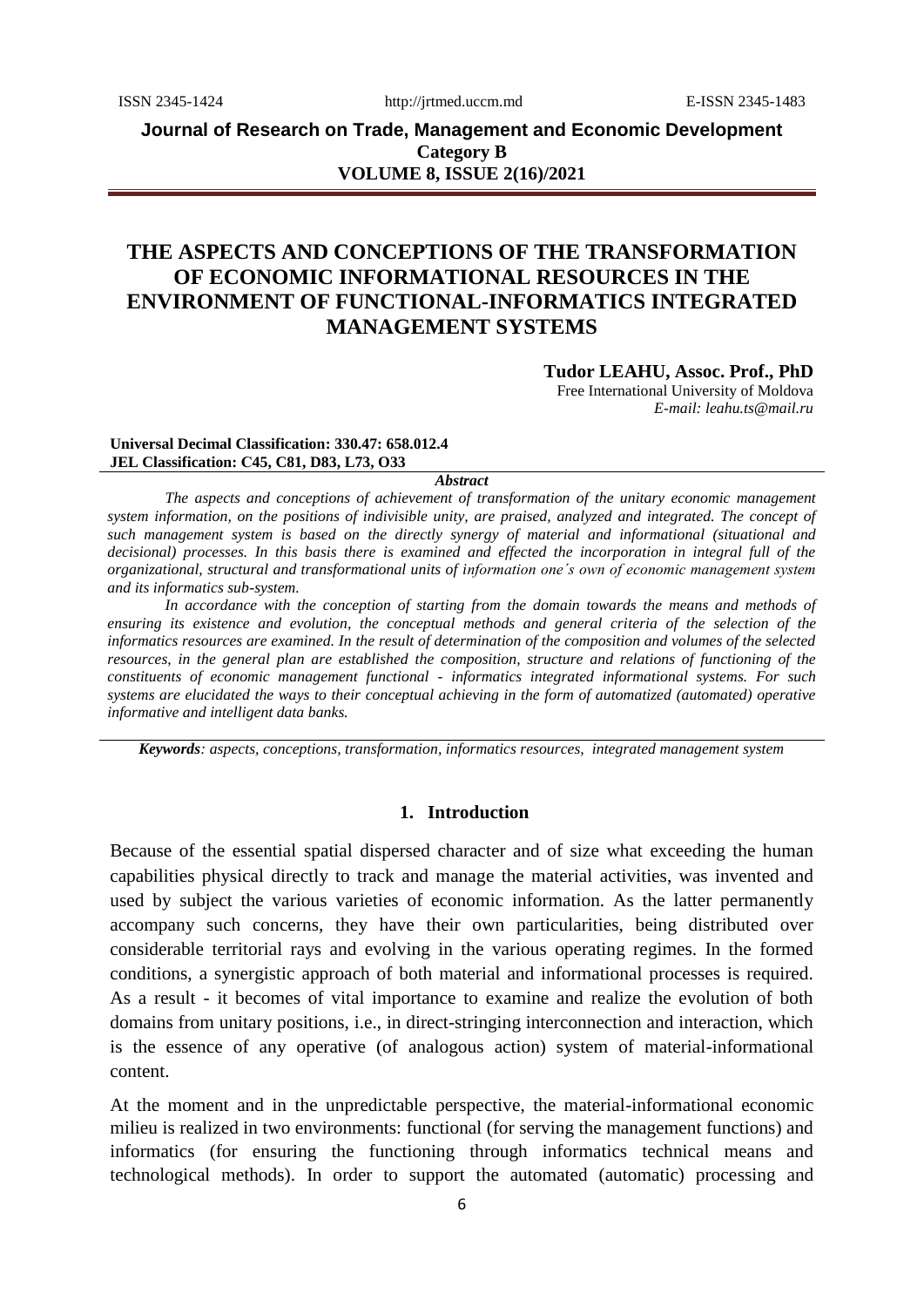transition of information from one environment (functional, manual) to another (informatics, automatic) preliminary, certain preparatory works are required. Latest consist in highlighting, analyzing, functional-informatics integration and selecting of informatics resources, based on which can be elaborated and realized the informational functional - informatics integrated system.

The real-time functionality of such a system can be achieved in the form of operative automated (analogous action) banks of informative and decisional (intelligent) data.

### **2. The degree of investigation of the problem and purpose of the research**

According to the principle of motivation, the initiation of constitution of a new object or the organization of a new activity, primarily is necessary the determination of the component parts, of which they must be composed. Further on, is required to establish the sequence of their working, based on which the interconnections and interactions between them are subsequently defined, thereby ensuring the efficient functioning of the constitutive unit. Therefore, in case of considering any information system, including the economic one, as object and field of activities, the order of performing the elaborative and functioning processes is reduced first to the structuring, then - to the organization and finally - to the transformation (processing) of the informational units values. Although the organizational concerns are specific to any occupation, in order to obtain the necessary informational product, the objective reality dictates the fulfillment first of all of the organizational works, in the second - of the structuring and in the third turn - the processing of the mentioned values. However, regardless of the variant of accomplishing these phases, it becomes inevitable that after predestination the structuring and organization processes have an auxiliary functional role, because they prepare the initial (primary) data to be processed in the third phase. Thus, in this sense, the processing phase is decisive, it dictates to which procedures and in which sequence the informational values must be submitted in order to report the expected result.

From this has been elucidated so far, it becomes obvious the acuity of the need of conceptual study and the practice of interconnected and interacted realization of all transformative phases, as a unitary process.

In such an order of ideas, it can be seen that currently information metamorphoses are practically forgotten, although on average they occupy 70-75% [1, pp. 7-14; 2, pp. 3-7] of solving process labor an economic information issue. Most informational and structural procedures of the primary (initial) data are performed manually, by manipulating the media (permuting documents).

Off the systemic and integration positions, in interconnection are not highlighted and studied the approach of achievement of the interpretative aspects and concepts. Also, in the unitary plan the aspects of the functional evolution (manual) and informatics (automatic) are not examined, so that finally, through interconnection and interaction, that are integrated. The results of the undertaking of last action (integration) consists the basis of on a scientific (exactly) estimation and selection of the composition and volume of informatics resources. Having such resources, the trends of the evolution of the forms of functioning of the integrated functional-informatics informational systems can be formulated and achieved, which exactly support the evolution of the unitary economic managerial process.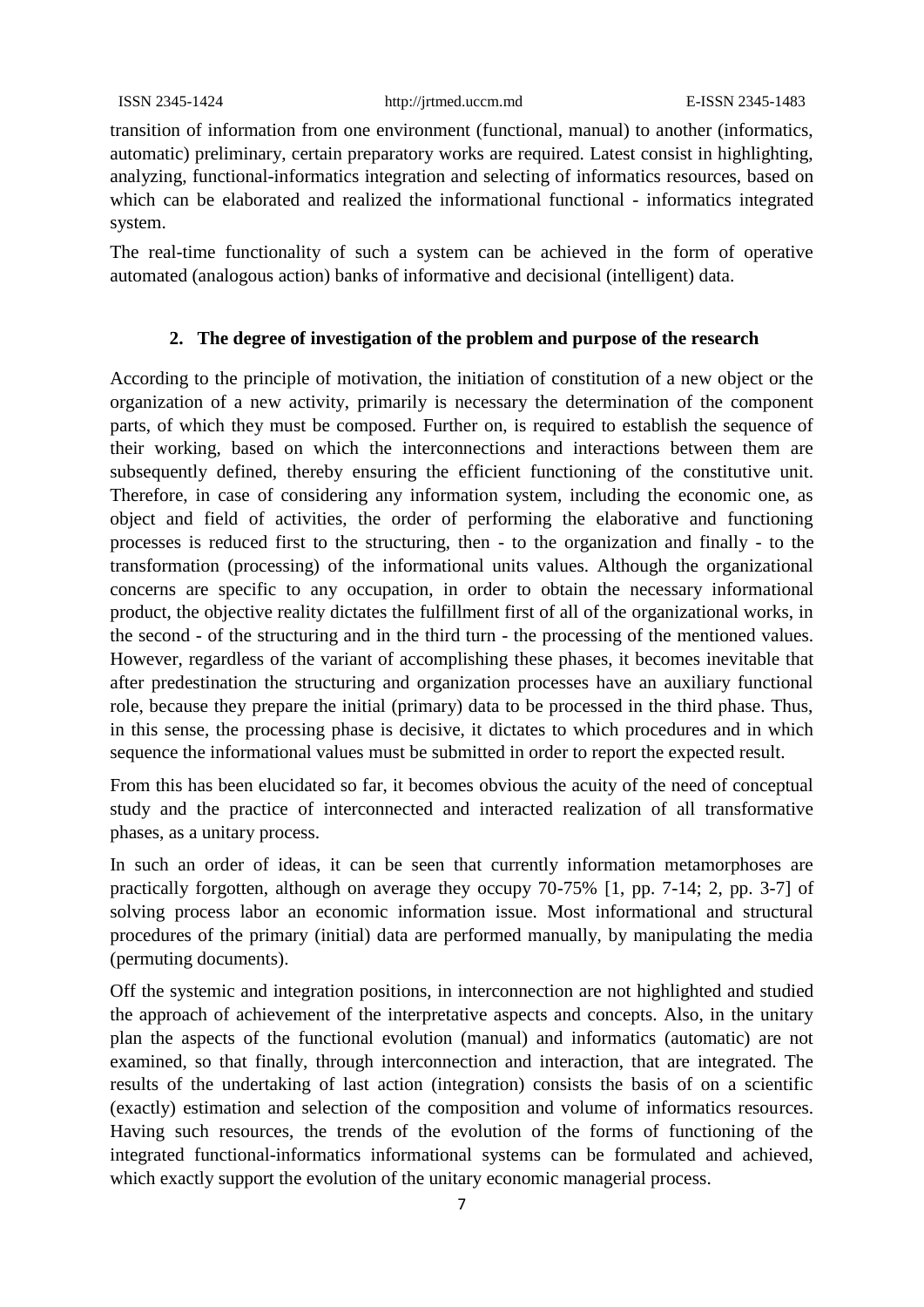The elaboration and introduction in the economic informatics real environment of the aspects of elucidation and the concepts of their approach, as well as of the strictly scientific selection of it resources, the formulation and following the tendencies of the evolution of respective processes are in incipient state.

The created situation and the imperative evolution of advancement of the coverage by the informatics means and technological methods, of directly integrated material-informational management system, abundantly confirm the actuality and importance of topic of this paper, both for human society and for each individual.

#### **3. Applied methods and materials**

In present and the foreseeable perspective, at the level of economic organizational unit, gradually the problem of integration of the informational processes in the environment of the unitary material-informational managerial system, become more acute. For this reason, the study of the aspects of interpretation and concepts of their achievement approach, as concerns informative predestination informational systems, which are insufficiently or not investigated and, even more, implemented in the economic informational reality, becomes imperative. Considering the extremely pronounced variety of the composition of transformation of this category information of unitary process constituents, the field of research was based on a fairly wide range of conceptual sources and of collateral practical experiences results.

The created situation and the acuity of the researches on this topic was contributed to the formulation and guide of the theses of functional-informatics integration of the present article issues. Thus, the conceptualization of the examined sector was performed, taking into account the fundamental bases of the theory, analysis and synthesis of methods and means of transformation, circulating in the economic management system and its informatics subsystem, information of informative content. Also, during the research, the fundamental principles of managerial theory, systems theory and systemic analysis, information and informatics theory, economic cybernetics was taken into account. The investigations are based on scientific publications on the specifics of the transformation of informational values in general, and economic ones, in particular, informational and informatics systems, economic informational management and the adjacent areas to these activities branches. In the same hypostasis, have been taken in consideration the materials related to the elaboration and implementation of design decisions for the constitution and functioning of informatics systems of socio-economic organizational units, the results of universities scientific investigations, of Republic Moldova normative and legislative acts in managerial, informational and informatics domains, the results of the author's own investigations.

## **4. The obtained results and discussions 4.1. The aspects and concepts of the informative approach of functional-informatics integrated unitary economic management informational system**

Because until the informational needs remaining satisfied only partially, the improvement of the quality of the economic material processes management it could occur prevalent through its insurance with the more complete and more qualitative information. The last (insurance)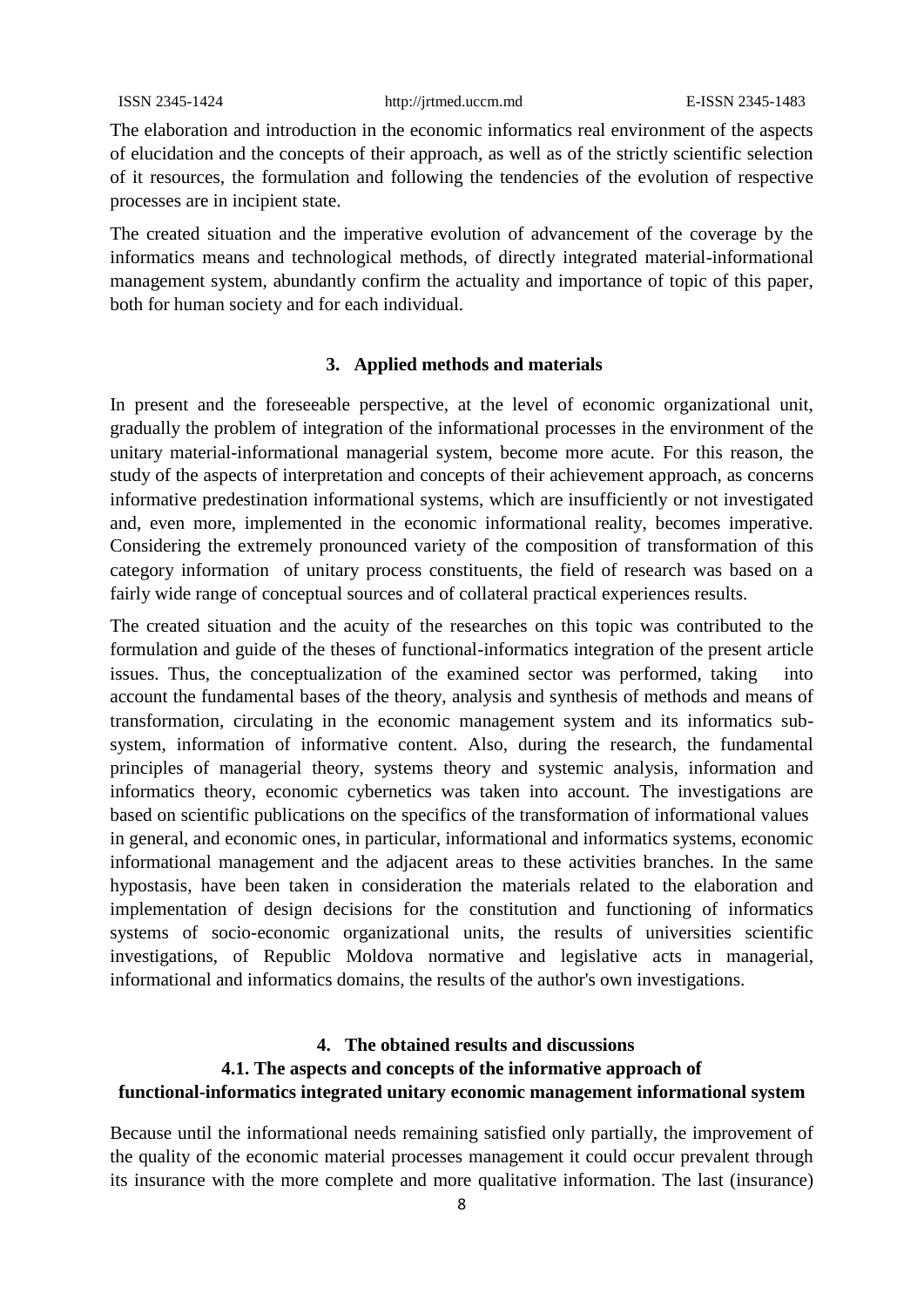depends not only on the "capacities" of data processing, but also by the level of knowledge and skills of the application of the laws of existence and evolution of the information in daily practice.

From the given reason, it is important to establish, which are the basic aspects and concepts of the evolution and existence of the elucidated information and led by them both during the constitution and working on economic informatics and informational sub-systems, of determined the varieties of these aspects, their place and role in the environment of the same category managerial system. Thus, in the present and in the long perspective, the situational (informative) economic information are obtained, processed and used in the environments of the two domains - in the managerial system and in them processing sub-system. In this sense its distinguish the following two aspects of the formation and evolution of informational processes [1, pp. 23-26; 2, pp. 14-17]:

- 1) the external aspect, concerning to the information of the managerial system framework;
- 2) the internal aspect, the framework of which involving the organizing, structuring and processing of the information, depending on the specific potential of the technical informatics environment.

Be noted that the second appearance neither deviously totally covering the informational process of the economic material organizational unit. In the internal aspect, relatively entirely are fulfilled only the works of the information processing stage, which including the informational, structural procedures and calculus operations. At the same time, the steps of the obtaining of primary (initial) data values and using of the results of their processing until in masse not are through achieved.

The created situation itself explains by two main reasons – the unsatisfactory level of functional performances of the technical means or their absence and the dynamics of the pronounced evolution of the economic objects (processes), which does not allow the bringing in the necessary concordance of its management system with the performance level of working of the material processes. In such circumstances, the initial and final stages of transformation of the economic information mainly have the externally appearance, as they are massive fulfilled in the environment of the managerial system.

Rather, the both aspects are of the presentation order, as through them itself creating the possibilities of distinguishing the concepts of presentation, processing, organizing and structuring the information. They objectively come from the other aspects, among which in the first of all row are the logical and physical. The last is incident to the material environment, on which are fixed the informational values, but the its achievement depends of the possible methods of organization on this environment, of the proceedings of data access, intervention with corrections, of their logical structuring, a.s.o.

The logical appearance is concerned with the issues of content interconnections and interactions between the informational units, independent of their physical environment of fastening and material presentation, for that raison including the syntactic, semantic and pragmatic concepts.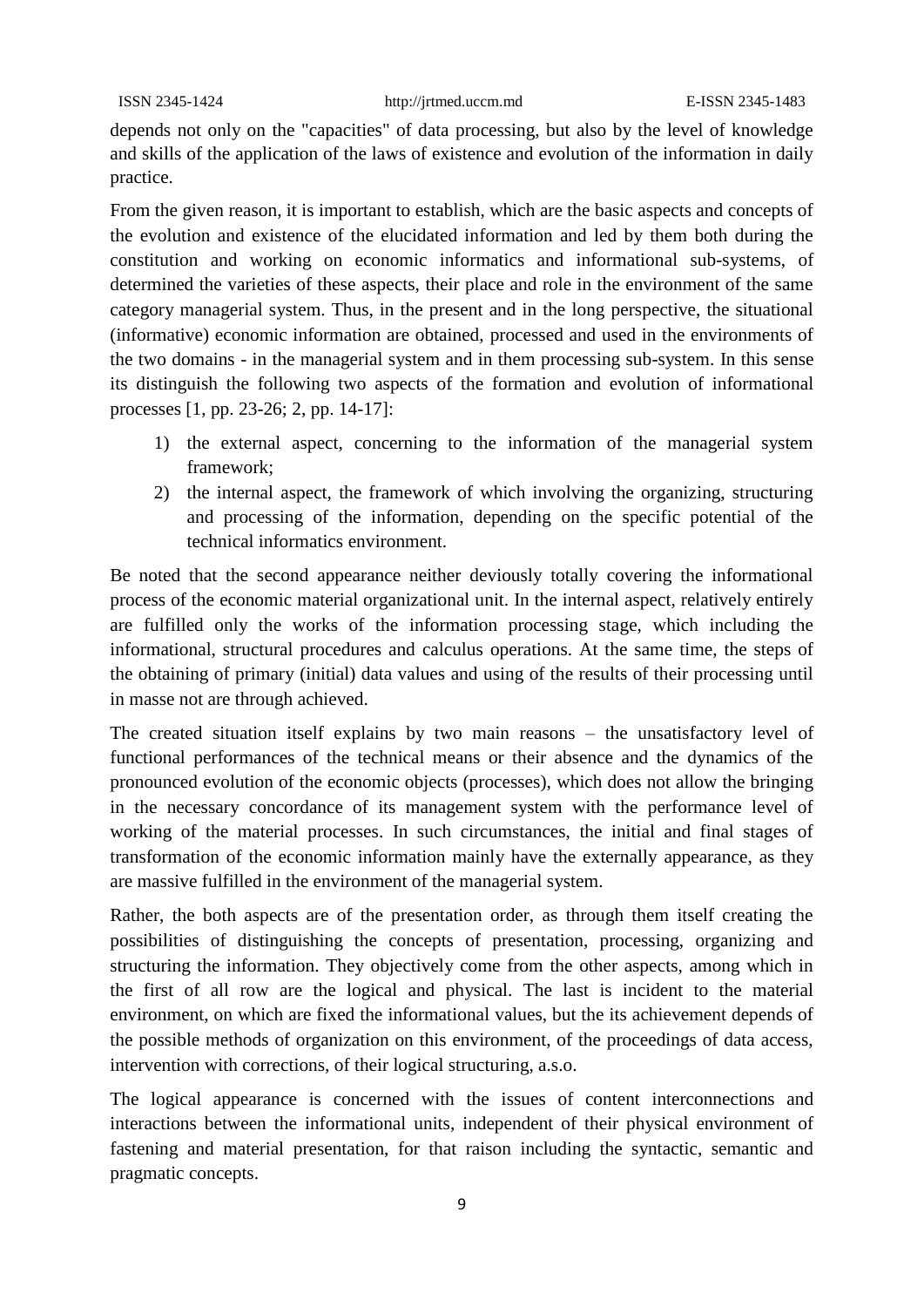Be observe that the economic information is of the pragmatically content, as it materializing and orienting its content to the purposes of the managerial system. Since, the management in general, and particularly, the economic, are achieved by the agency of certain functions, formed on the basis of the specific and the volume of solution of the certain inextricably interconnected complex issues in the basis of them predestination, it can be ascertaining and the existence of the functional concept of situational information. In present the continuation of materializing of the semantic concept, formed by the union of semantics and pragmatics of the information and, in this way, starting from the purposes of the using in the managerial processes, predetermining their content and sense, Whereas, at the moment, en masse, the functions of economic management are fulfilled by the subject, outside of the informatics system, the functional concept is of the external order, being achieved only in the managerial aspect. Its thus can be considered and of the reason that this interpretation starting from the harming with the necessary information of certain functions and purposes of management system. Because in this system the information is subjected of various informational, structural procedures, and operations of calculus, a.s.o., they can be elucidated and in the transformative aspect.

On the modern positions, when the technical means have found wide spreading in the informative activities, the functional aspect interpreting the information as a consumable product, while the transformative them treating as the object of calculation (arithmetic operations, the economic-mathematical methods) and in calculation (information and structural procedures) processing.

The transformation and functional application are essentially influenced by the level and adequacy of preparation of the information for their achievement. The meaning of this preparation itself reducing to the formation of such forms of data organization and structures, which would contribute to effective performance of, tied of the obtaining of superior consumable quality informational products, the transformative works. Therefore, the processing of the information needs to be elucidated in the interconnection with their organization and structuring.

Classification and interconnections of basic aspects and concepts of the approach evolution of economic situational (informative) information is shown in fig. 1 [1, pp. 25-26; 2, pp. 15-17; 3, pp. 31-32].

As the obtaining of the values of any informational units taking place by effectuation of certain procedures and operations, the decisive role in ensuring of the existence and processing of these values having the concepts of examination and taking into standing account of the situational concepts and of their achievement. At the same time, the latter is necessary to be elucidated having in view the specific of the interpretative managerial and transformational aspects, but of this – of logical and physical aspects.

### **4.2. The conceptual integration of the transformation (processing) of situational information of the unitary economic managerial system**

Within the framework of the unitary economic informational process decisive is the transformational concept of information, for which the organizational and structural concepts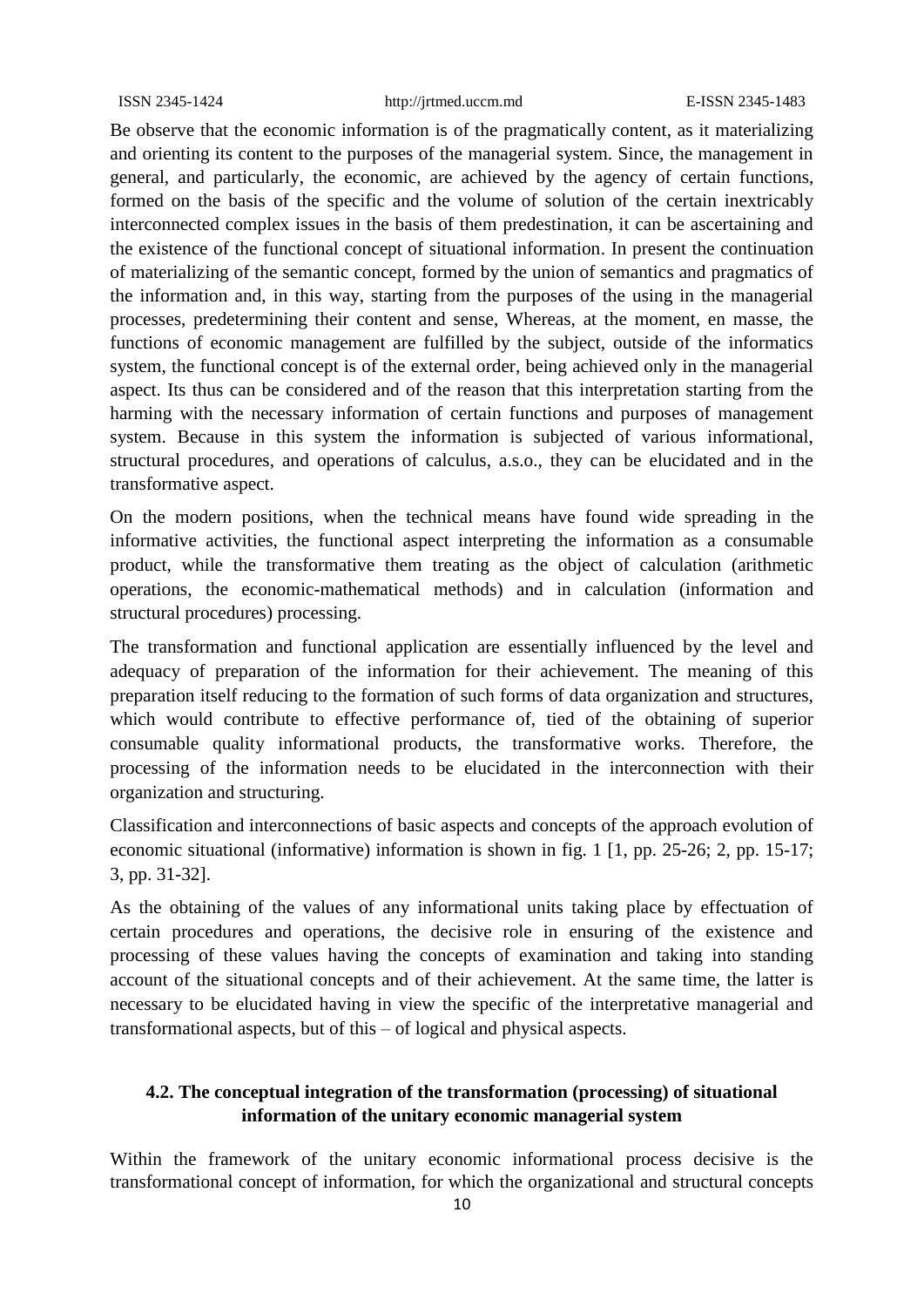are "subordinate", and therefore by its self-predetermined. The predominant value it is motivated by the importance of obtaining of the informational product, the other aspects only contributing to this.



**Figure 1. Classification and interconnection of the interpretative aspects and concepts of integrated approach of the economic situational (informative) information**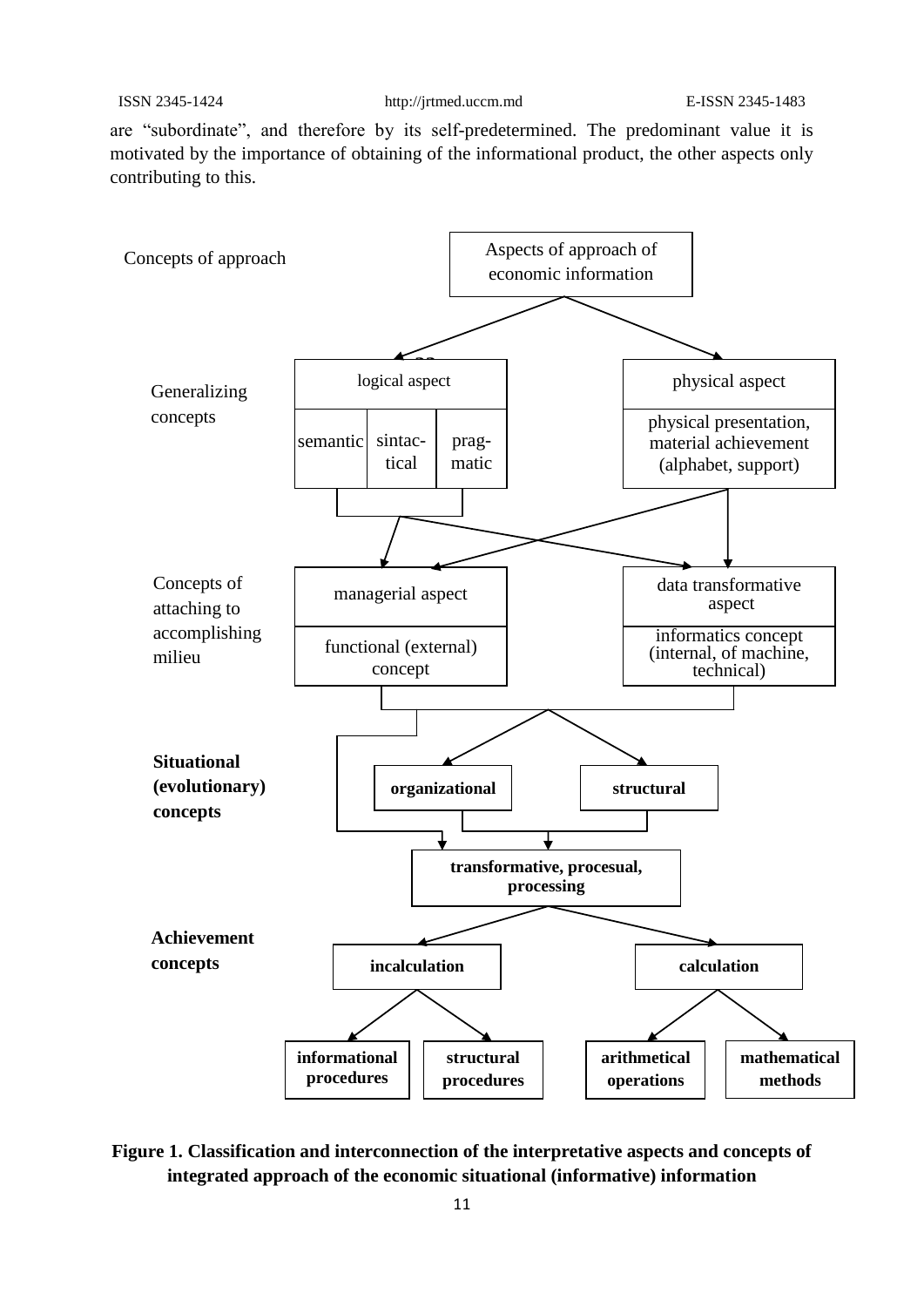Since, until present, as a rule, any exerted concerning of the information action is considered right the processing, regardless of the influence on of their composition, structure, presentation and values, appearing the necessity of materialization of this notion. Because that any operation neither deviously not changing the structure, presentation and value of the informational unit and in consequence of its effectuation don't is obtained any finished or semi-finished product, it can be considering that any performed action on the information is transformative, it is contributing only to their modification. Therefore, the transformation includes itself the modification of the presentation, organization, structure, values and functional content of the information.

As well as for the organization and structuring, the transformation, is own the same two environments - functional and informatics. The first of them it is carried out in three basic stages: appearance ("birth"), processing (extension or detailing of the value, "development") and utilization ("death") or the transition from the informative to the decisional information (see fig. 2) [1, pp. 150-154; 2, pp. 94-95; 4, pp. 87-101; 5, pp. 138-144].



**Figure 2. The composition and interaction of the transformation stages of economic information:** L.O. – leaded object; A. – the stage of appearance (obtaining) of values of the initial (primary, elementary, intermediate) situational informational units; P. – stage of their processing; U. – the stage of using of the informational products; D. – decisions.

The scheme of the fig. 3 [1, pp. 155-161; 2, pp. 96-99, 4, pp. 87-101; 5, pp. 138-144] revealing the operational content of these stages, according to which primarily its taking place the forming of the most elementary (primary, initial) values of the situational informational units, at the second stage, thanks to the processing of these values in the informational, structural and calculation way, itself producing the extension or the narrowing of the spatial and temporal reflectors (descriptive) rays, in consequence of such processing the obtaining of the situational informational product; at the third stage, the result of the analysis of the values of such product, and sometime and primary data (intermediate), itself formulating and taking the necessary decision, in the final refusing of the informative and leading of the decisional information.

Compositionally, the informatics appearance of transformation of the economic information values in principle itself distinguishing from the functional aspect by a fragmental (partial, by jumps) performing with the help of technical means and devices of the informational processes [6, pp. 41-51; 7, pp. 116-127; 8, pp. 104-118; 9, pp. 511-514].

To mention that some operations of the functional appearance, belongs to the first and third stages are fulfilled by the technical means of the second stage. In this sense, itself imposing the trend of minimum diminution of composition of the external (functional) transformative operations, this being motivated by the its achievement in the interior of technical means. Moreover, it is not excluded that in prospect all the stages of the transformation of economic information will be achieved by a single category of technical means. Therefore, once with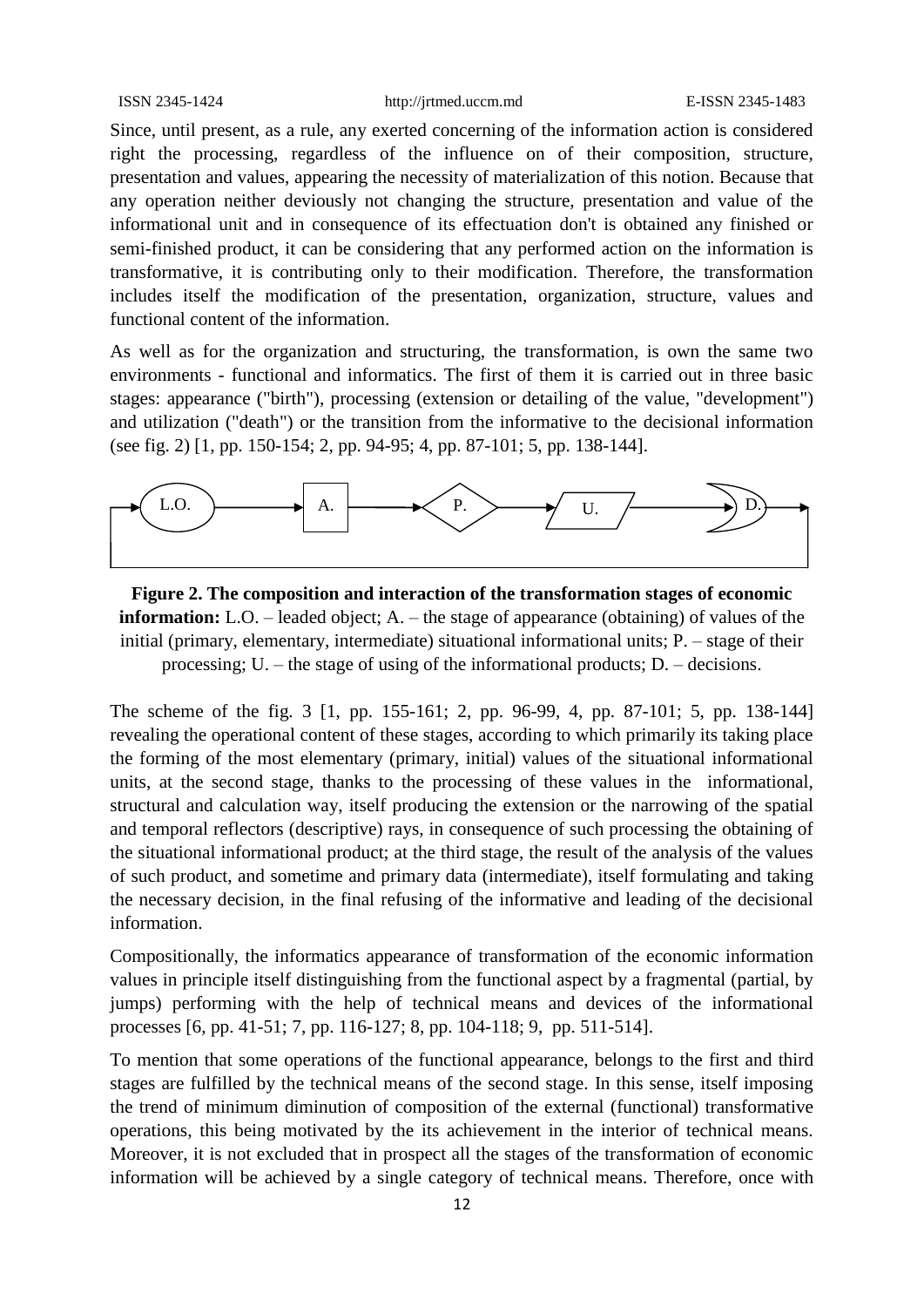the advancement of scientific-technical progress, compositional, both the stages, and their operations, will be essential reduced, in the ideal, till an action.



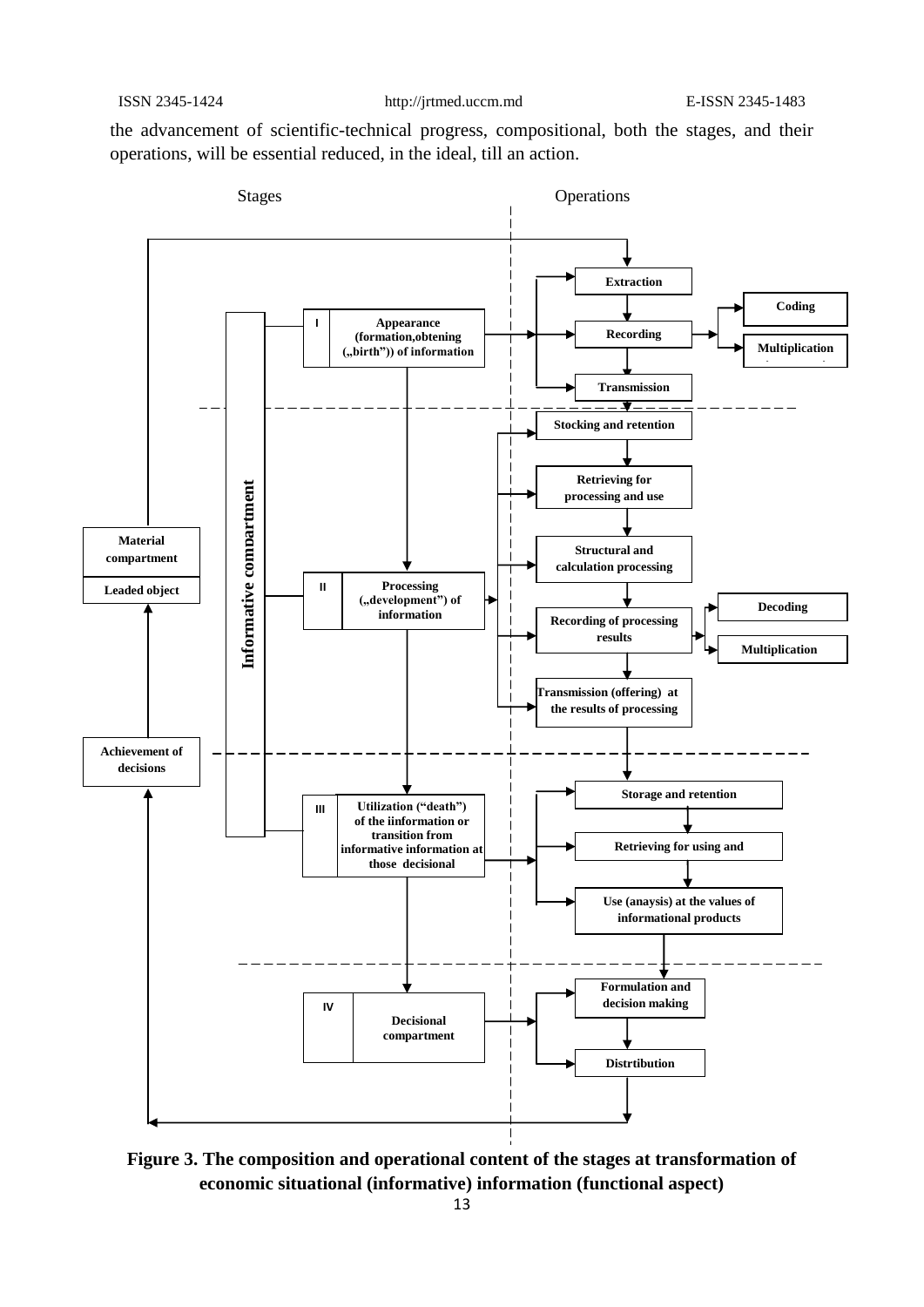About those mentioned, the varied diversity of the levels of informatics achievement of the functional transformative appearance still is caused and by the dynamics of the rapidly evolving of economic material and informational areas, that do not allowing the full automatic achievement not only of the first, but and of the second domain; of the extensive variety of the environments of the physical presentation, organization and manipulation of the functional informational units values, what complicating the composition of these interfaces and maintaining the uncomfortable level of the quantification of processes, in such a way, multiplying them on the ends; of the inadequate level of such environments (in combination or separately) of physical requirements of the multi-variant manipulations of the informational units values; of the physical (direct or intermediate) impossibility of aggregation (connecting) of the informatics technical means with the materials objects (processes) or lack of communicative interfaces between them, in such a way, separating and varying them.

Above enumerated technical (physical) factors, at the compositional varying of functional transformative operations contributing and the level of elaborations of the interfaces – resources (informational, technical, programming, technological, a.s.o.). the situation, is added them according to which once with the massive implementing of the various informatics mains and methods, has expanded the variety of semiotic presentation of the informational units values.

Concerning the existing situation itself certifying that the informatics means, environments, methods covering only partially the works of I and III (primary and using) stages, while the II stage (of processing), with some conventionality, is in full performed by them. Simultaneously, already itself observing the automatic realization of multiple informational procedures of a single technical mean, thanks it aggregation with other technical means or equipping with new devices. In this regards can be mentioned thus informatics technical mean, how there is computer, that automatically performing not only the structural procedures and operations of calculation, but also, through allocating and recording, the data introduction, them transcription from a type of memory on another, the data exchange between the internal memory and the processor, displaying the results of the processing to the monitor and the printer.

The discontinuity and incompleteness of informatics achievement of the I and III stages of economic informational units values transformation practically does not influence, and therefore retaining the composition and sequence of the operations in the order own of fulfilled in manual mode the functional appearance. Very much as the logical content of the solving of the problems predetermining the composition and sequence of the fulfilling of procedures and operations, the latter are identical both in the functional and informatics aspect. That's why their concordance can be established through agency of the equivalences and the methods and proceedings to them achieving.

In this context certifying the uniformity of achieving of the first (functional) and the extensive variety of the second aspect. This it is explained by the fact that the technical means, is the most imperfect, the methods and the modalities of works execution are more varied. At the same time, currently for the economic informational activities that regularity is not characteristic, because it is determined, especially, by the pronounced variety of the informatics means and environments.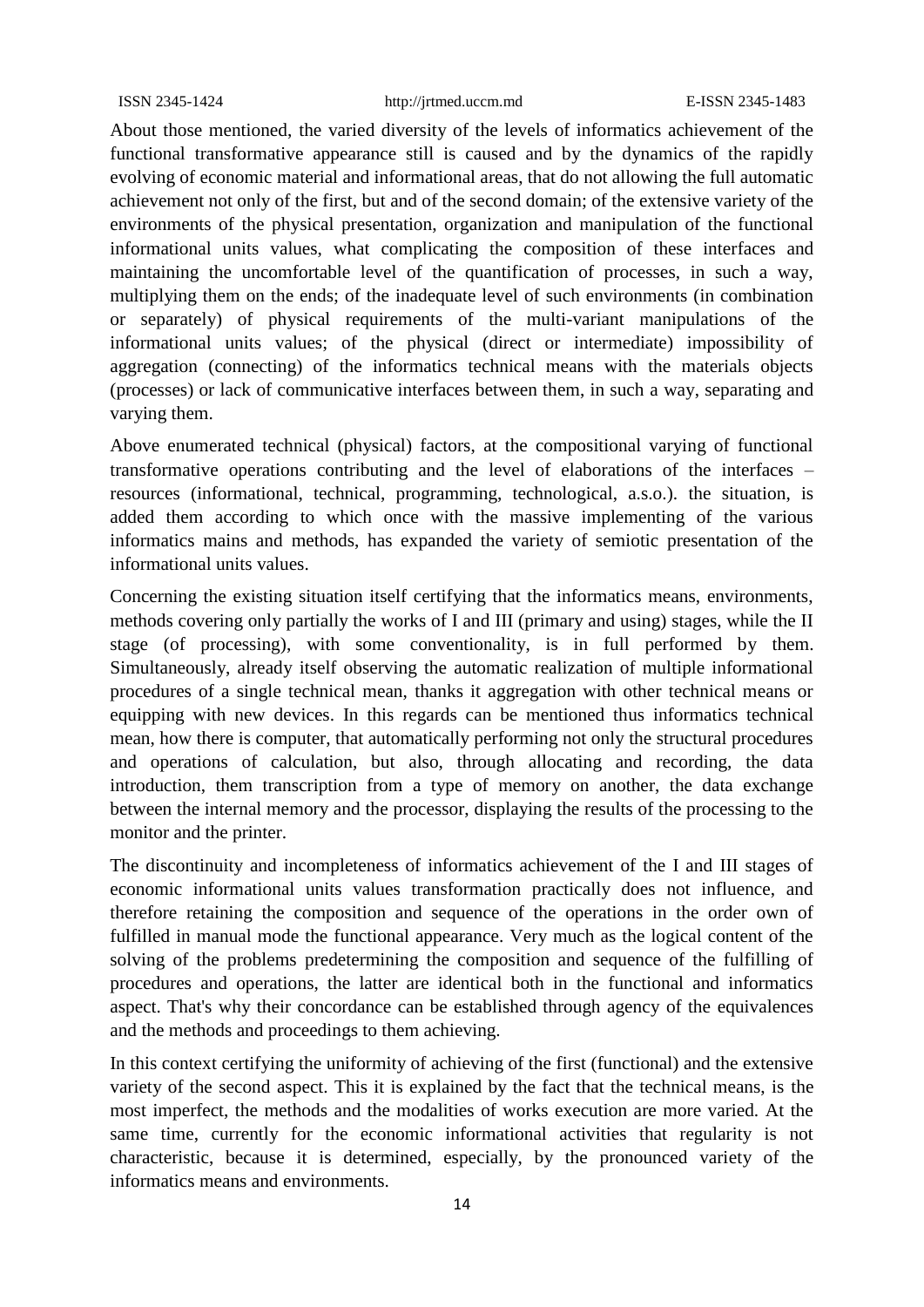That's why, after the composition and the sequence of performing the procedures and operations of both aspects are identical, while the physical modalities of their achievement there are pronounced varied, this being explained by the unsatisfactory functional level of informatics technical resources. In its turn, the created situation is the consequence of the total absence of a technical policy (concept)ion) at the universal level, what would merge the evolution of the technique of materials processes with the evolution of informatics technique. The informatics technique evolving without systemically orientation to the domain, at that reason itself requires obviously the need to starting not from the means and methods to the sphere of their application, but vice-versa – from the field of activity – to the necessary means and methods of supporting the evolution of this field.

Regarding the accomplishment of concept of the trend of further evolution of informatics technique, can be highlighted two variants, one of them reduced to the invention and the application of technical means for each technological action or operation, and other – to the creation and using of a so mean, what would automatically performing all the actions and operations of the unitary technological process of production the finished or semi-finished product.

At the moment, however, moreover, in the predictable prospect it's difficult to assume that such technical mean will be invented and put in function since the reasons of compositionally, structurally and quantitatively rapid dynamism of the domain of application, inadequate level of the classical and applied sciences of the requirements of informational reality. That's why it is not achieved, and probably never fully will not failing with informatics achieving the unitary economic informational process.

For the establishment, contribution and support the correct orientation of the such trend of coverage coming out the necessity in highlighting and concordance of equivalents of the functional [1, pp. 169-199; 9, pp. 511-514]. and informatics technological units of economic informational activities (see tab.1).

| <b>Structural</b><br>technological entities | <b>Sequence of</b><br>performing | <b>Aspect of achievement</b> |                                            |
|---------------------------------------------|----------------------------------|------------------------------|--------------------------------------------|
|                                             |                                  | <b>Functional (external)</b> | <b>Informatics (internal)</b><br>physical) |
| <b>Process</b>                              |                                  | $+$                          |                                            |
| Phase                                       | 6                                | $+$                          |                                            |
| Stage                                       | 5                                | $+$                          |                                            |
| Sub-stage                                   | 4                                | $+$                          |                                            |
| Procedure                                   | 3                                | $+$                          | $^{+}$                                     |
| Operation                                   | $\mathcal{D}_{\mathcal{L}}$      | $^{+}$                       | $+$                                        |
| Action                                      |                                  | $+$                          | $^{+}$                                     |

**Table 1. Concordance of equivalents of the structural functional and informatics technological units, of the sequence of their execution in the unitary economic informational process**

The transformational framework of the economic information including and the activities of the data protection that produces with the help of various technical, programming,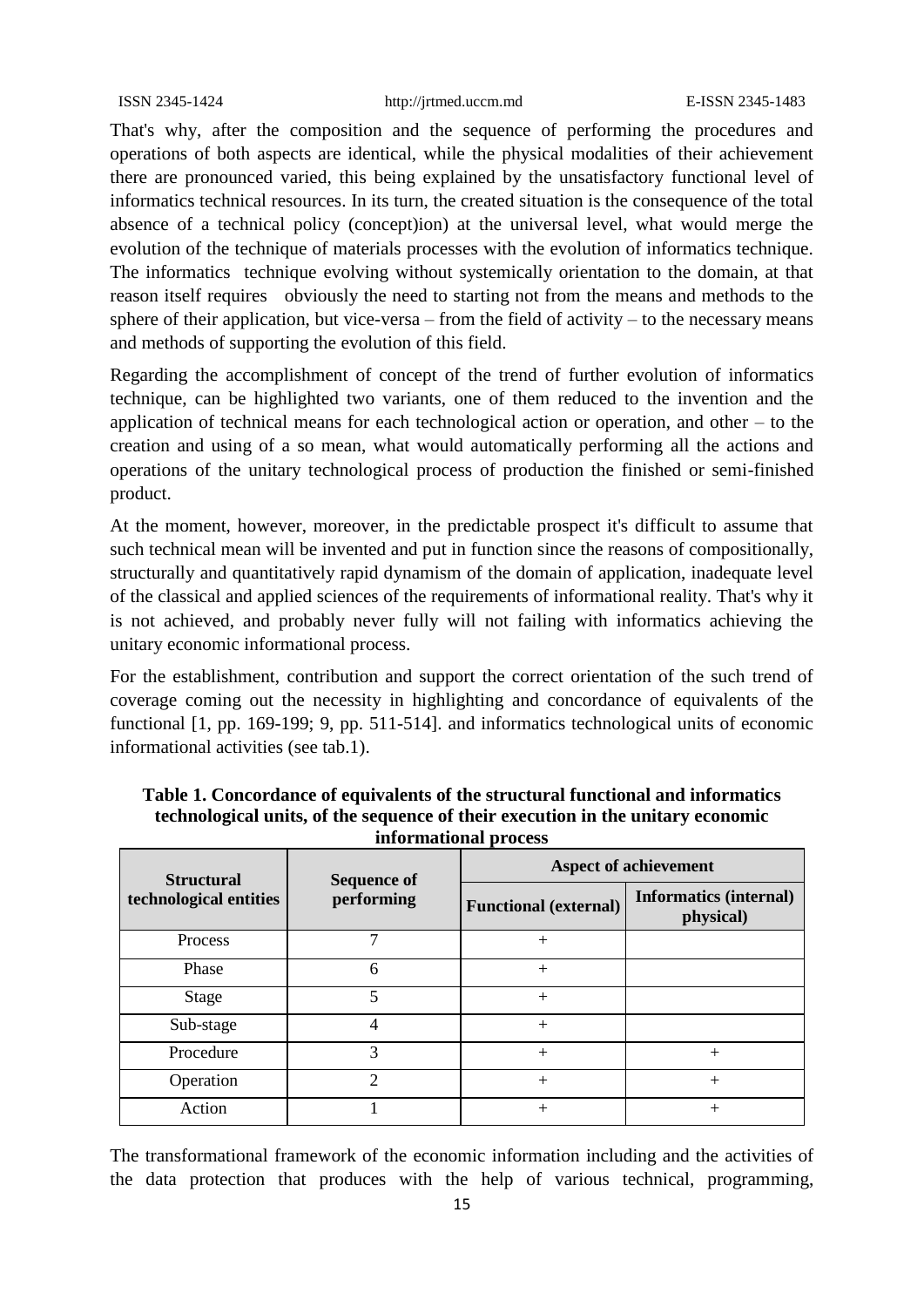organizational and social means and methods. Their necessity is motivated by several specific features, the main being the interconnection and interaction transformative informational works.

Protection is achieved through the reliability and security of all other resources (technical, programming, technological, economic, socio-legal, etc.), the latter contributing to the overall efficiency of the functioning of economic informatics systems (E.Ic.S.), especially, the technical ones are fulfilled in the shape of network (see fig. 4).



### **Figure 4. The interconnection of the parameters of the protection and efficiency of E.Ic.S functioning**

If the protection is of general order, then the reliability, security, confidence, integrity and the risk (peril) in different weight at the miscellaneous new informatics resources it is relative. This and imposing the granting of increased attention for any variant of such resources protection.

### **4.3. The conceptual estimation and selection of the basic informatics resources of processing of situational information of the unitary economic managerial system**

According of the concept starting from the domain of application, so far until now accumulated experiences and scientific formulate theses, the composition and the sequence of selecting of the informatics resources for the economic informational domain requiring above all the determination of methods of organizing, structuring and functioning of economic informational resources [10, pp. 100-116], then in this basis - the selection technical, mathematical, programming, organizational-technological and social resources.

At the moment the better elaborated, more conceptual and more limited fulfilled in the informatics practice, are the methods of data organizing on the computer memory physical space, in dependence of which type they can be external and internal [1, pp. 47-96; 2, pp. 33- 48].

The estimate of any data structures in the basis of the value only of a criterion, the basic being the efficiency of sorting, recovering, economy of the memory space, conform and promptness of the correction, a.s.o., is one-sided and, so, erroneous. Moreover, some criteria are unacceptable for certain data structures. Therefore, for accurate and authentic estimate data structures is necessary to calculate and involved the values of several criteria, which ensuring multilateral appreciation.

In the case, when the values of several criteria relating to some and the same data structure are extreme, it is necessary of appeal, on the basis of specific criteria values, to the calculation of generalizing criterion. The generalized estimation of data structures can be performed and by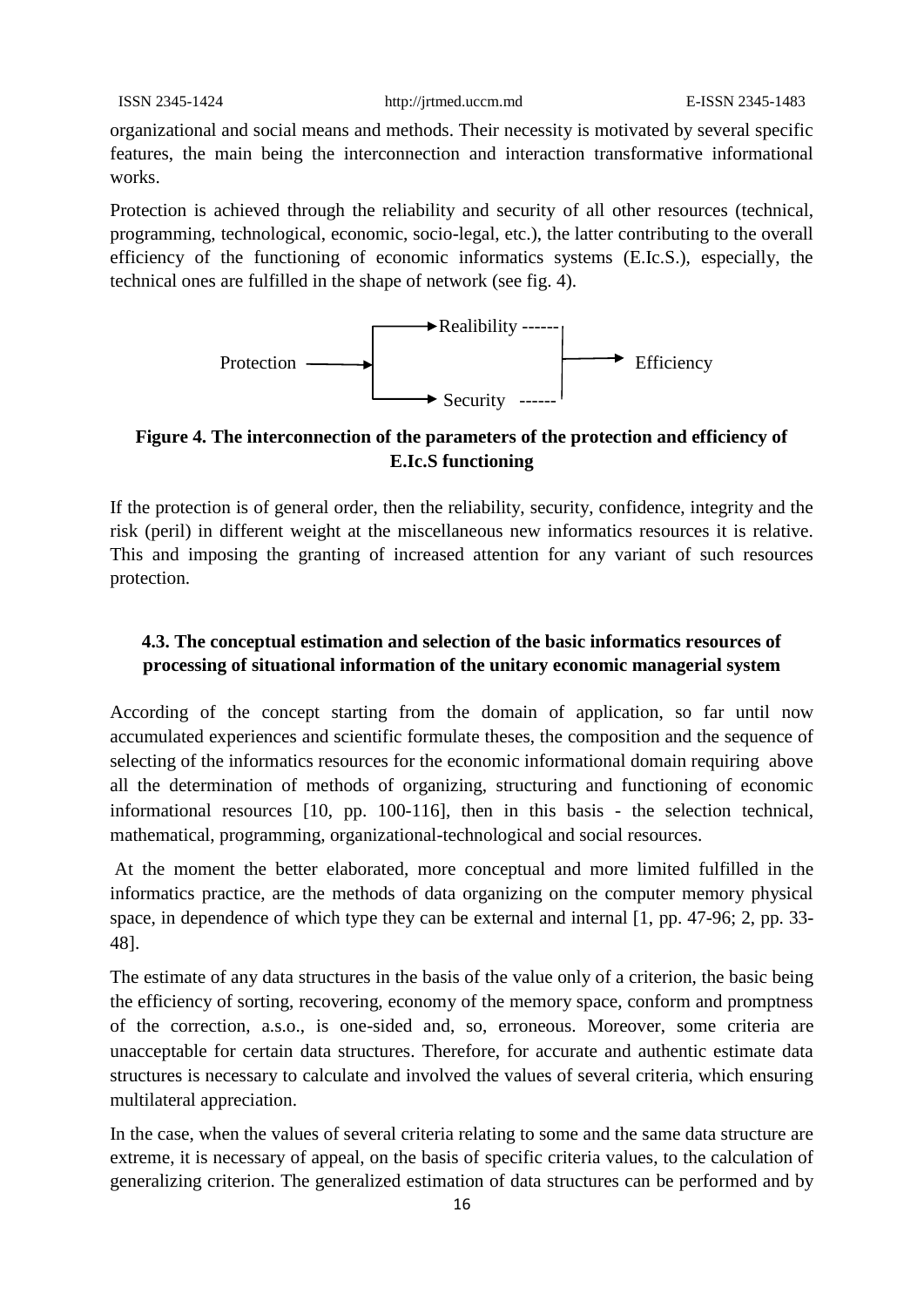the comparison of pairs of the structures values criteria [1, pp. 129-148; 2, pp. 168-176; 4, pp. 74-83; 5, pp. 117-132].

In such way, the determination of the variety of concordant data structure with the informational entity, there is necessary to produce in the following stages [1, pp. 292-304; 10, pp. 100-116]:

- 1) establishing of the composition, structures, modalities and methods of functional organizing, transformative procedures and operations own of informational entities;
- 2) the choice for their informatics realization of the possible data structures, of physical packing on the any category of memory methods, as well as and transformative procedures and operations;
- 3) calculating of the criteria values of estimation of the data structures, methods of physical packaging and already selected at the second stage them transformative procedures and operations.

The estimation of the processing procedures and operations of information depending on the modalities of their fulfilment and the purposes of this estimation, taking into account that it can be carried out both to determine the composition of the technical resources, as well as to detect the composition of the data transformative works, a.s.o. However, in such a situation overlooking the main goal – getting of a superior quality informational products. From this reason, in our opinion, more adequate for the estimation transformative procedures and operations would be the values of the indicators of quality of these products. At the same time, the limiting of the estimation only with these indicators would be one-sided. That's why it's desirable to be applied and the quantitative criteria that characterizing the number of procedures, operations, instructions, a.s.o., which is returning to an informational unit.

All the related to the estimation and the selection of methods of data organizing, structuring and transformation works following the purposes not only of the improvement of informational resources, but the primordial – to determine as accurately and precisely the composition and the required number of each category of technical informatics means. But, in advance of this determination requiring a number of preparatory works, among them of the basic being the systematization of the informatics technical means (according of certain criteria of the selection) and material sources of information; determination of the composition of exploited parameters and characteristics of these means, on the basis of which it is producing the selection.

Establishing the composition and number of technical means dividing into such two steps, as the calculation of the technical exploitative parameters values, which itself have such a meaning, according to the preliminary determined composition and volumes of information and performed works on them; selecting from the established so range means of the corresponding calculated characteristics in the framework of the preparatory works. If that means there are absent, then, on the basis of the calculated features values, can be concluded the drawn of them manufacturing [1, pp. 306-325; 2, pp. 175-177].

It could be mentioned that after all the issue of the in question selection reducing the formation of a such chain of technical means what through their interconnection and interaction would provide the calculated speed of the data processing. This one indicating to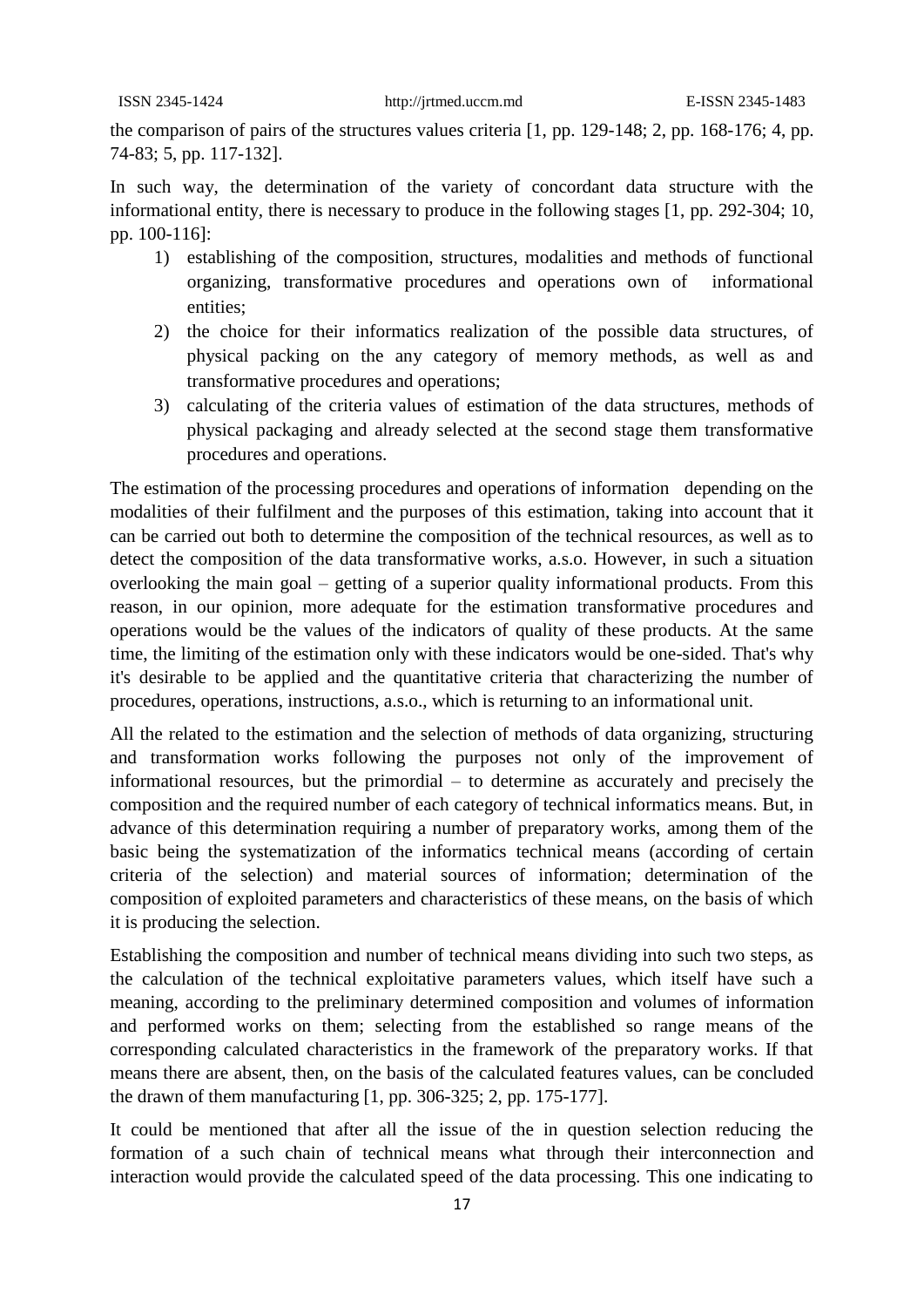the leadership of that concept, according to which the works of the selection of such means must let being effected in complex, concomitantly and in the same time, as a class or category functionally and productivity influencing the other one. At the same time, the composition and the number of technical resources depending not only of the characteristics of informational resources, but also of the specific of the other informatics resources [10, pp. 100-116].

Regarding the selection of mathematical resources it comes out that it takes place on the basis of the degree of correspondence of accuracy and authenticity of the content issue wording, of the as possible concordant of this content of economic-mathematical methods and models application, of maximum precise algorithmization of the same content in the situation of disagreement of using the standardized mathematical resources. [1, pp. 326-340; 4, pp. 199- 206; 5, pp. 324-336]

Although the mathematical resources can influence those technical and programmed, decisive in the process of their selection are the specifics and properties of the economic informative issues, which disposing of the essential communities with the informational resources of the same category. Without them taking into account is impossible the selection of elucidated resources [4, pp. 59-83; 5, pp. 93-132].

The results of the selection of informational, technical and mathematical resources motivating a natural transition to the selection and elaboration of programmed resources, distinctive effected for the systemic and the applicative, the latter being of standardized and individual order (of the user). Actually, of the selection are submissively the systemic and standardized, with possible modifications of the latter, and the original – of elaboration [1, pp. 340-346; 4, pp. 207-210; 5, pp. 337-342].

After the selection of the elucidated a until now, determining the composition of organizational-technological resources, during which effecting the establishing of the composition of external and internal constituents type; the highlighting of each type structural units; the distinction of the units which soliciting or not the involving of the subject; the definition of the succession (order, tidiness) of the location of organizational constituents in the unitary process of their functioning; determining the complete composition with the selection of the most rational and efficient interconnections and interactions, which ensuring the preliminary established functioning of organizational-technological constituents; the examination, analysis and estimation of the various schemes of the spatial location of the organizational components and functioning in the temporary expected regime, with the definition of the most optimal from them; the highlighting, analysis and assessment of possible methods and procedures of the achievement of the organizing and functioning of organizational-technological components; the determination of the composition and volumes of necessary socio-economic resources for the ensure the use of these components [1, pp. 346- 359; 4, pp. 223-231; 5, pp. 343-376; 11, pp. 104-113].

Very much as currently the performance level of the computing technique allowing the effectuation of the works of data organization, processing and using within the framework of each job, the most indicated way of achieving the economic informatics processes is the operational, and the most adequate organizational form for their daily functioning– the network of informatics activity of the specialists posts. The last is advisable for any economic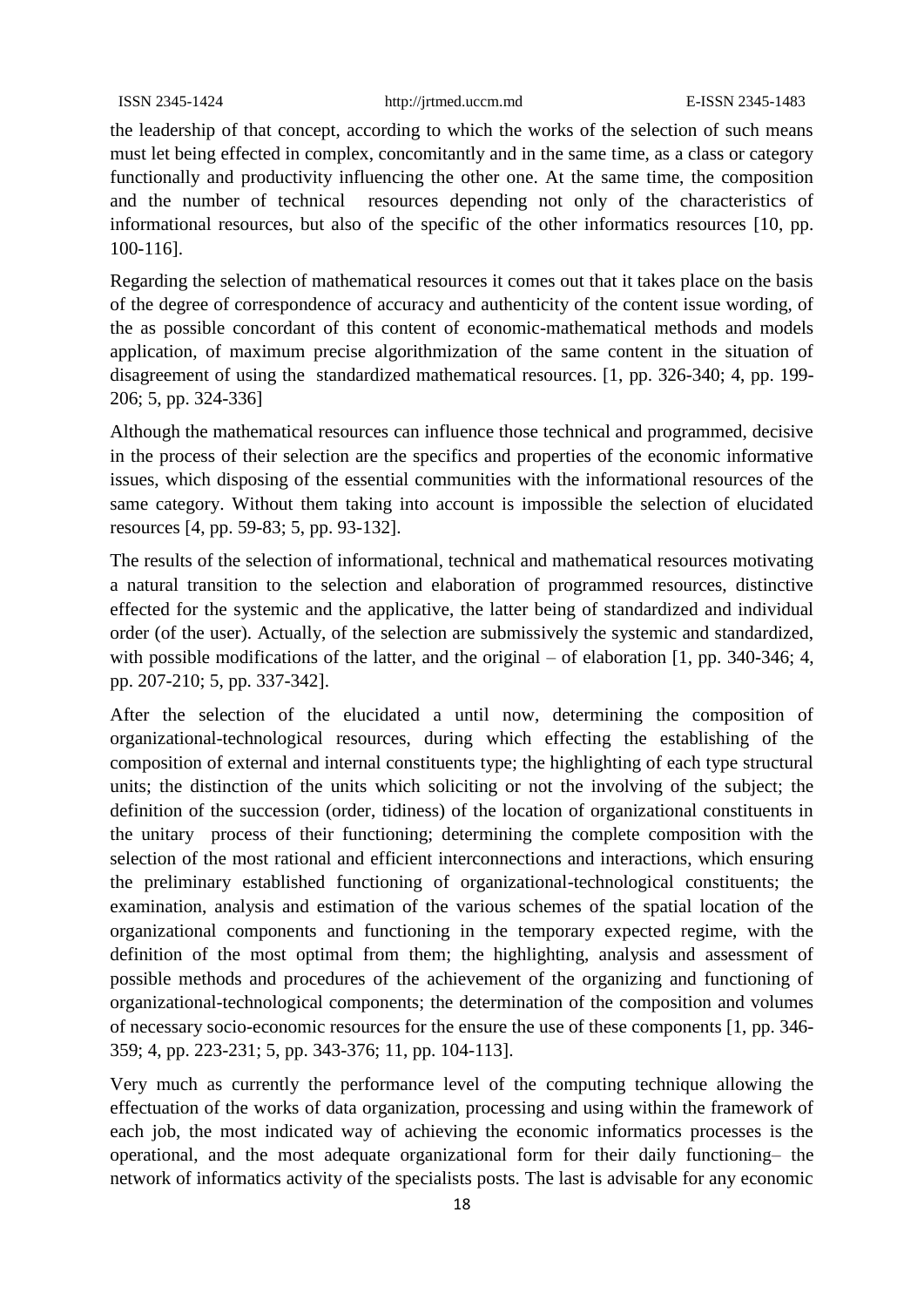material or organizational units, since it providing the interconnections and interactions of the material and informational activities in any special rays and the functional regimes. At the same time, having in view the fact that such a network neither deviously not covering with the automatic achievement all operations of the incorruptible economic informational cycle, in prospect it is necessary be oriented towards the constitution of the so form what would be fully "able" to translate into reality this cycle.

With a view to ensuring on long-term of the compositional, structural and sustainable functional stability of a such networks there is important the determination of the principle, on the basis of which it is necessary to established the membership, destination and the place of elucidated networks within the framework of the general managerial system of the national economy. In this regard, taking into account that the more reliable is the structure of production of the economy, the units of which are serviced by certain managerial levels, imposing the organization of informatics networks for each such level with their framing in the economic national informatics system, the technical basis of which would be the unitary global network.

Also, the reliability of the creation and the functioning of the economic informatics systems of any financial-administration level is ensured and of the social-economic resources [1, pp. 359-368; 10, pp. 100-116; 12, pp. 175-187]. Among the base social it is considered the legal, normative, administrative and of psychological order resources. In the process of them selecting the main criteria, which is necessary to itself leading, are the accuracy and adequacy of their application in the real domains, the exactly conformity of their content to the concrete environment or the event, the formulation and taking decision in concordance and with the required precision.

### **4.4. Trends of the evolution of functional-informatics integrated informational systems of unitary economic management**

The final goal of the integration and the selection of informatics resources consists in the elaboration and ensuring of working functional-informatics integrated informational systems. Attainment of this goal can be achieved on the basis of the organizational forms, suitable of the domains of informational resources evolution - managerial and informatics. The sinergical approach, the interconnected and interactioned working of such forms requiring their realization in the shape of the data automatized banks, which have evolved from integrated automatized data-processing systems (A.D.P.S.) at the automatized data informative banks (A.D.Iv. Bn.), and from the lasts – to the automatized data intelligent banks (A.D.Ig.Bn.). Having in view of the necessity of them functioning in the regime of real time (analogical) and directly to both compartments (material, informational (informative, decisional)) of the unitary economic managerial process, they are considered right operative (fig. 5) [1, pp. 223-282; 4, pp. 129-133, pp. 189-198; 8, pp. 104-118; 9, pp. 511-514; 12, pp. 187-192; 13, pp. 105-112; 14, pp. 104-113].

The variety of the elucidated up forms is motivated not both of the categories of human economic activities (material, informative, decisional) and of the evolutionary level of the mains and methods of their achievement, of the essential dispersion in space and time. Since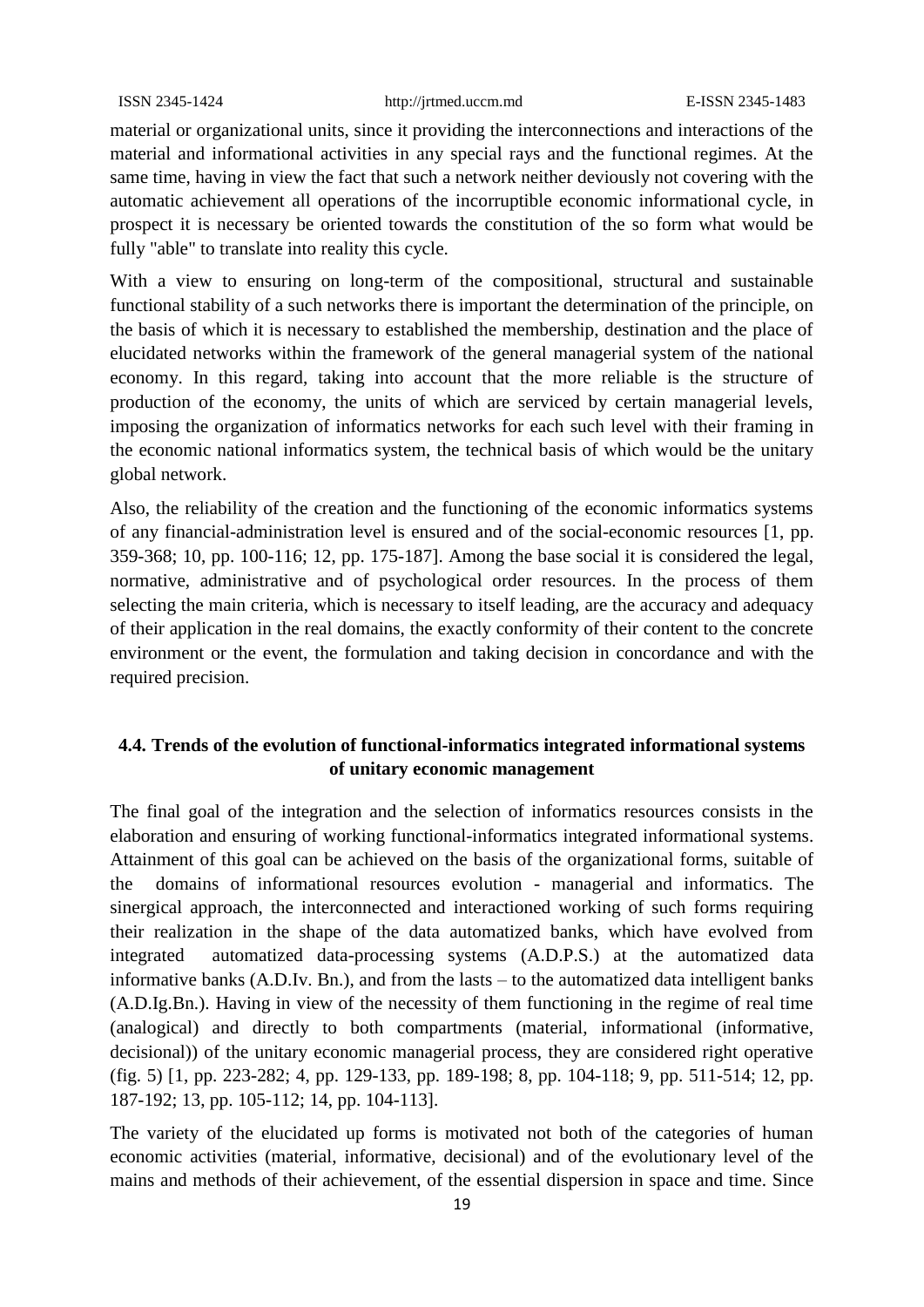on the point of view of the unity, in the process of functioning of the operative economic managerial system (O.E.Mg.S.) the forms of its accomplishment constituting an incorruptible inseparable ensemble, requiring its simultaneously compositional, structural and functional interpretation.

In the case, when the A.Ig.D.Bn. covering entirely both the material compartment and informational sub-compartments, this bank can be equalizing with automatized (automatic) economic management system (Az.(Ac.).E.Mg.S.). That is why, for A.Ig.D.Bn are owns the same principles of the constitution and functioning what and for the Az.(Ac.).E.Mg.S., among which being fundamental the principles of systemic approach, new issues, main manager, continuity of the evolution, maximum typefication (standardization), co-ordination of functioning of the compartments of Az.(Ac.).E.Mg.S., of unity of actual and prospect goals, flexibility of informatics resources, their selection, a.s.o.

| UNITARY ECONOMIC MANAGERIAL PROCESS (U.E.Mg.P.) |                           |                        |  |  |
|-------------------------------------------------|---------------------------|------------------------|--|--|
|                                                 | INFORMATIONAL COMPARTMENT |                        |  |  |
| <b>MATERIAL</b>                                 | <b>INFORMATIVE</b>        | <b>DECISIONAL</b>      |  |  |
| <b>COMPARTMENT</b>                              | <b>SUB-COMPARTMENT</b>    | <b>SUB-COMPARTMENT</b> |  |  |
|                                                 | (Iv.Sc.)                  | (Dl.Sc.)               |  |  |
| A.O.T.D.Bn.                                     | A.O.Iv.D.Bn.              | A.O.Ig.D.Bn.           |  |  |
|                                                 |                           |                        |  |  |

**Figure 5. The place and of covering rays of the forms of informatics achievement of compartments of the unitary economic managerial process (U.E.Mg.P.):** A.O.T.D.Bn. automatized operative technological data bank; A.O.Iv.D.Bn. - automatized operative informative data bank; A.O.Ig.D.Bn. - automatized operative intelligent data bank

As previously established, the functioning achievement of the economic information system in the shape of unitary database maximum using both the priorities of the properties of information and the possibilities (capacities) of technical, programmed and technological resources, because it is always in the proper state of its values implication in the process of solving of any issues. But, the concept of A.Iv.D.Bn., as well as the automatized data processing integrated system (A.D.P.I.S.) inciting and imposing the solving of the issue of safeguarding of adequate of data reliability and as of data exacting protection.

As the automatized economic intelligent data bank (A.E.Ig.D.Bn.) has formed in the desert, but has advanced from the precedent isolated forms of the integrated economic data organization, processing and using (A.E.D.P.I.S., A.E.Iv.D.Bn.), in our opinion, such notion is more adequate, it reflecting more correctly the composition of the constituents and the working modality of the informatics forms of formulation, taking and achievement of the decisions.

On the basis of this raison become evidently that the inclusion of the knowledge base (K.Bs.) in composition of expert system (E.S.), which it manipulating, don't is exactly correctly. Just like the A.E.Iv.D.Bn. consists of two compartments - economic informative database (E.Iv.D.Bs.) and economic informative database management system (E.Iv.D.Bs.Mg.S.), and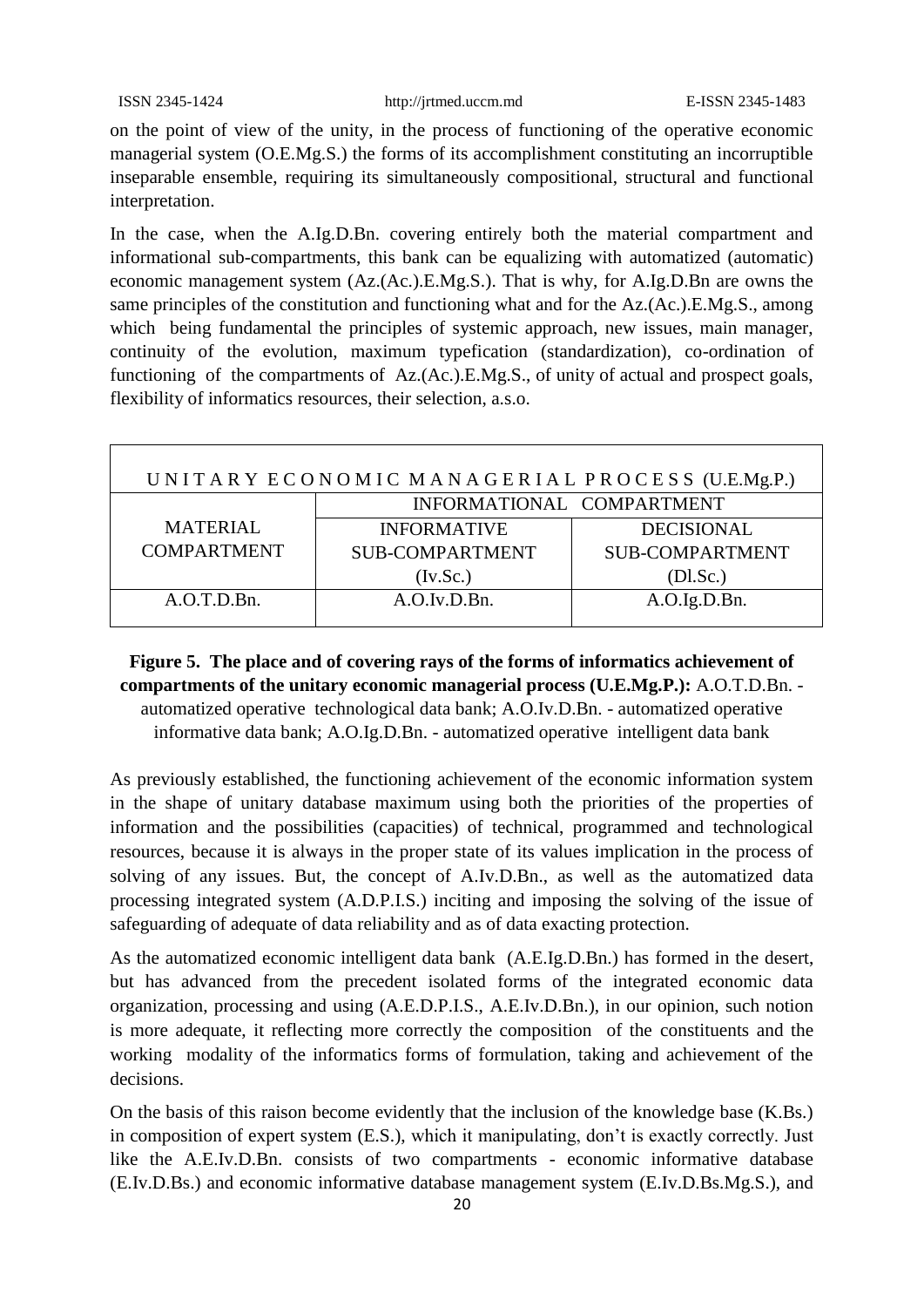the A.E.Ig.D.Bn. compositional comprising the unitary economic knowledge base (U.E.K.Bs.) and the economic expert system (E.E.S.), the first (U.E.K.Bs.) containing the informative and decisional products, and the second (E.E.S.) presenting a programming system, which is manipulating.

Both the elaboration, and functioning should start from the concept of the wholly achievement of the economic unitary management process (E.U.Mg.P.), beginning of the material compartment (M.C.) and finalizing with material accomplishment of the taked decisions of the informational compartment (Il.C.) and carried out of the M.C.

The systemic approach of the E.U.Mg.P. requiring the interpretation of A.E.Ig.D.Bn. in the shape of the unitary material-informational nucleus. In such situation, because of multilaterality of economic processes and as a result – of the cardinal specific character of any category of these processes, the A.E.Ig.D.Bn. may contain some types of the expert systems, of the economic technological (E.E.T.S.) and informational expert systems (E.E.Il.S.).

The extreme complicated character, the enough varied composition of the constituents, the pronounced variety of interconnections and interactions between them within the framework of A.E.Ig.D.Bn. soliciting the making evident, elaboration and achievement of the lot of entirely specifically nature of the interfaces. Also, the spatial and temporal rays of functioning of the A.E.Ig.D.Bn. inciting and will incite the major difficulties regarding the its constitution, as there are of the social order, referring to the society, it subdivisions and to the any partly individual.

All has been elucidated so far, abundantly confirms the fact that in present time and in predictable prospect the creation a complete A.E.Ig.D.Bn. practically presents an unachievable issue. Yet, in the theory and the practice of the elaboration and working of the functional-informatics integrated informational systems is necessary to take into account of the conception of this category banks.

### **5. Conclusions**

The elaboration and assurance of the implementation and functioning on a scientific basis of the unitary, functional-informatics integrated economic management information systems requires the performance of the following works in the next sequence:

- 1) highlighting, systematizing, classifying the aspects and concepts of the integrated approach to the transformation of economic situational (informative) information and establishing the interconnections between them;
- 2) delimitation, ordering and functional-informatics integration of the transformational units of the informational and data units values;
- 3) on the basis of the integrated organizational, structural and transformative units, their quantitative and qualitative characteristics, the effectuation of the estimation and selection of informatics resources;
- 4) based on the selected informatics resources the elaboration, commissioning and ensuring the efficient daily working of the economic management, functional – informatics integrated informational system, according to the concept of automated data banks.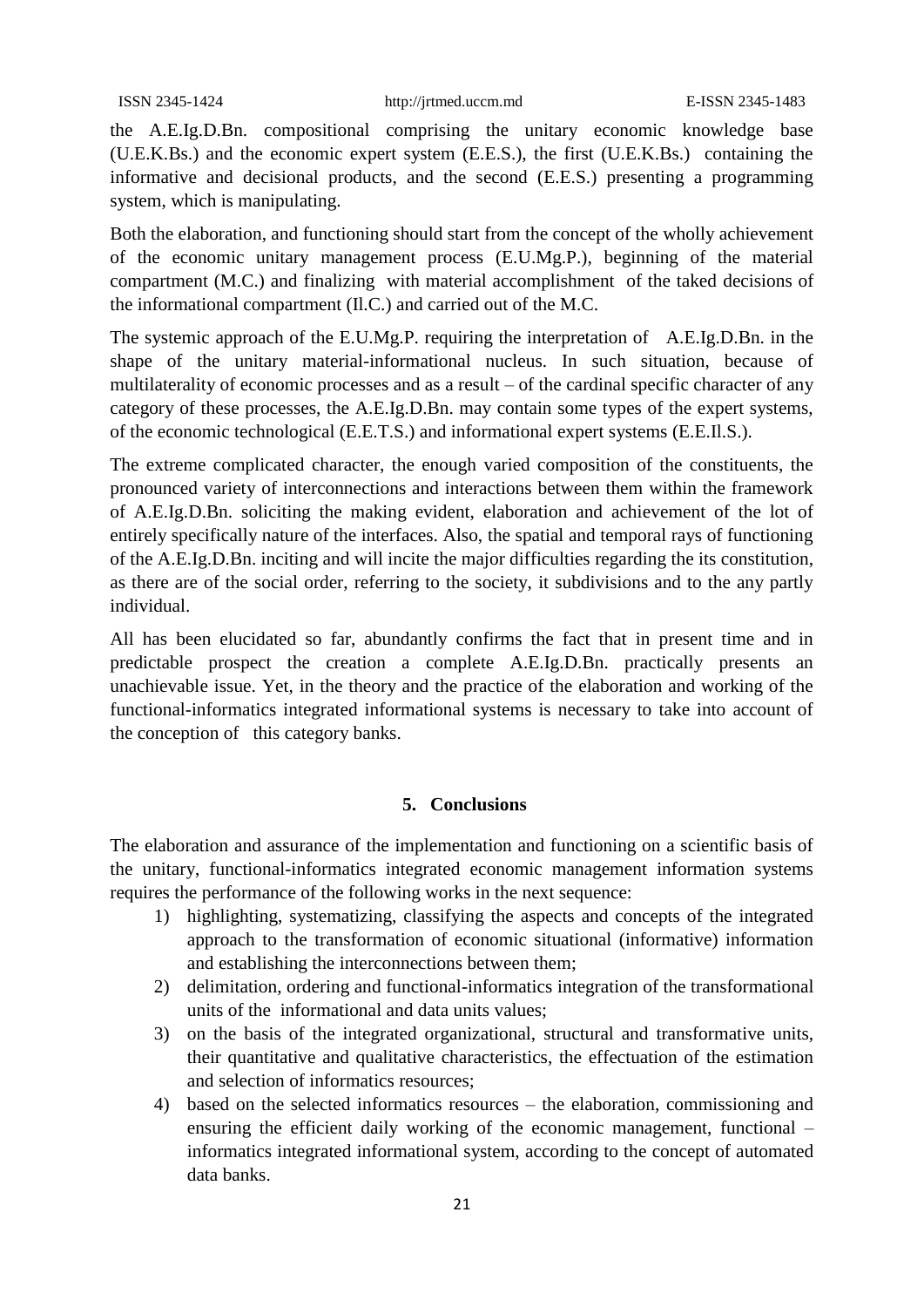#### **REFERENCES**

- 1. LEAHU T. Organizarea, structurarea și transformarea informațiilor sistemului managerial economic./ Organizing, struciuring and transforming the information of the economic management system. Chișinău, C.E.P. USM, 2009. 431 p. ISBN 978–9975–70–876–0.
- 2. ЛЯХУ Ф. С. Экономическая информация: организация, структура и преобразование. Кишинёв: Контабилсервис, 1996. 219 с.
- 3. LEAHU T. Problemele organizării, structurării și transformării informațiilor economice în mediile funcțional și informatic. În: Conferința științifică internațională "Învățământul superior și cercetarea – piloni ai societății bazate pe cunoaștere", dedicată 60 de ani ai Universității de Stat din Moldova. Științe reale. Chișinău, 2006, p. 31-32.
- 4. LEAHU T. Bazele sistemelor informatice. UE, OmniScriptum Publishin Group, 2019. 241 p.
- 5. LEAHU T., HÂNCU L. Bazele sistemelor informatice economice. Chişinău, C.E.P. USM, 2005. 388 p.
- 6. LEAHU T. The functional-informatics approach to the structuring of unitary economic managerial system information. In: Journal of Research on Trade, Management and Economic Development. 2018, Vol. 5, Issue 1(9), pp. 41-51. ISSN 2345-1424, E-ISSN 2345-1483.
- 7. LEAHU T., COTELNIC A. The integration of the functional and informatics aspects of organizing the economic management unitary operative system of information. In: Journal of Research on Trade, Management and Economic Development. 2018, Vol. 5, Issue 1(9), pp. 116-127. ISSN 2345-1424, E-ISSN 2345-1483.
- 8. LEAHU T. Evolutionary trends of forms of organization of economic situational information and their informatics achievement units. In: Journal of Research on Trade, Management and Economic Development. 2019, Vol. 6, Issue 1(11), pp. 104-118.
- 9. LEAHU T. Trend of the evolution, prospect and concordance of the organizational forms and units of functioning of the economic informatics systems. In: Proceedings of the 37th Annual Congress of the American Romanian Academy of Arts and Sciences. Chișinău, Central Publishing House, 2013, pp. 511-514.
- 10. LEAHU T. The Estimate and Selection of the Informatics Resources of Fulfiling of the Evolution of Economic Situational Information. In: Informatica Economică Journal. Bucharest, INFOREC Publishing House ASE. 2014, vol. 18/ No 2, pp. 100-116.
- 11. LEAHU T. The place, role and problematic of the integral complex informatics achievement in processing economic evidence information. In: Economy Transdisciplinarity Cognition Journal. George Bacovia University Publishing House. 2013, vol. 16, issue 2, pp. 104-113.
- 12. LEAHU T. The place, role and imperative of the functional and informatics integration of the economic situational information. În: Informatica Economică Journal. Bucharest, INFOREC Publishing House ASE. 2013, vol. 17/ No 1, pp. 175-192.
- 13. LEAHU T. The conception of the general content of the composition, structure and working of the informative components of the economic knowledge base. In: Informatica Economică Journal. Bucharest INFOREC Publishing House ASE. 2008, vol. 12, No 4, pp. 105-112.
- 14. LEAHU T. The motivation of the imperative integration of the functional and informatics processing of the economic situational information. In: The Proceedings ARA 40th Congress, July, 28-31, 2016. Montreal, Canada, ARA Publisher House ARA, Davice, California, USA, 2016, pp. 145-150.

#### *Rezumat*

*De pe poziții de unitate indivizibilă sunt evidențiate, sistematizate, dezvăluite și integrate aspectele și conceptele realizării transformării valorilor entităților informaționale ale sistemului de management economic unitar. Concepția sistemului managerial este bazată pe sinergia nemijlocită a proceselor materiale și informaționale (situaționale și decizionale). În această bază este examinată și efectuată înglobarea într-un tot integral a formelor (unităților) transformative a informațiilor proprii mediilor sistemului de gestiune economică și sub-sistemului său informatic.* 

*Conform concepției pornirii de la domeniu spre mijloacele și metodele asigurării existenței și evoluției lui, sunt elucidate principiile generale de selectare a resurselor informatice. În rezultatul determinării componenței și volumelor resurselor selectate, în plan conceptual sunt stabilite compoziția, structura și relațiile funcționarii constituentelor sistemelor informaționale de management economic funcțional - informatic integrate. Pentru astfel de sisteme sunt elaborate și dezvăluite tendințele realizării lor analoage sub formă de bănci automatizate operative de date informative și inteligente.*

*Cuvinte-cheie: aspecte, concepții, transformare, selectare, resurse, sisteme informatice integrate*